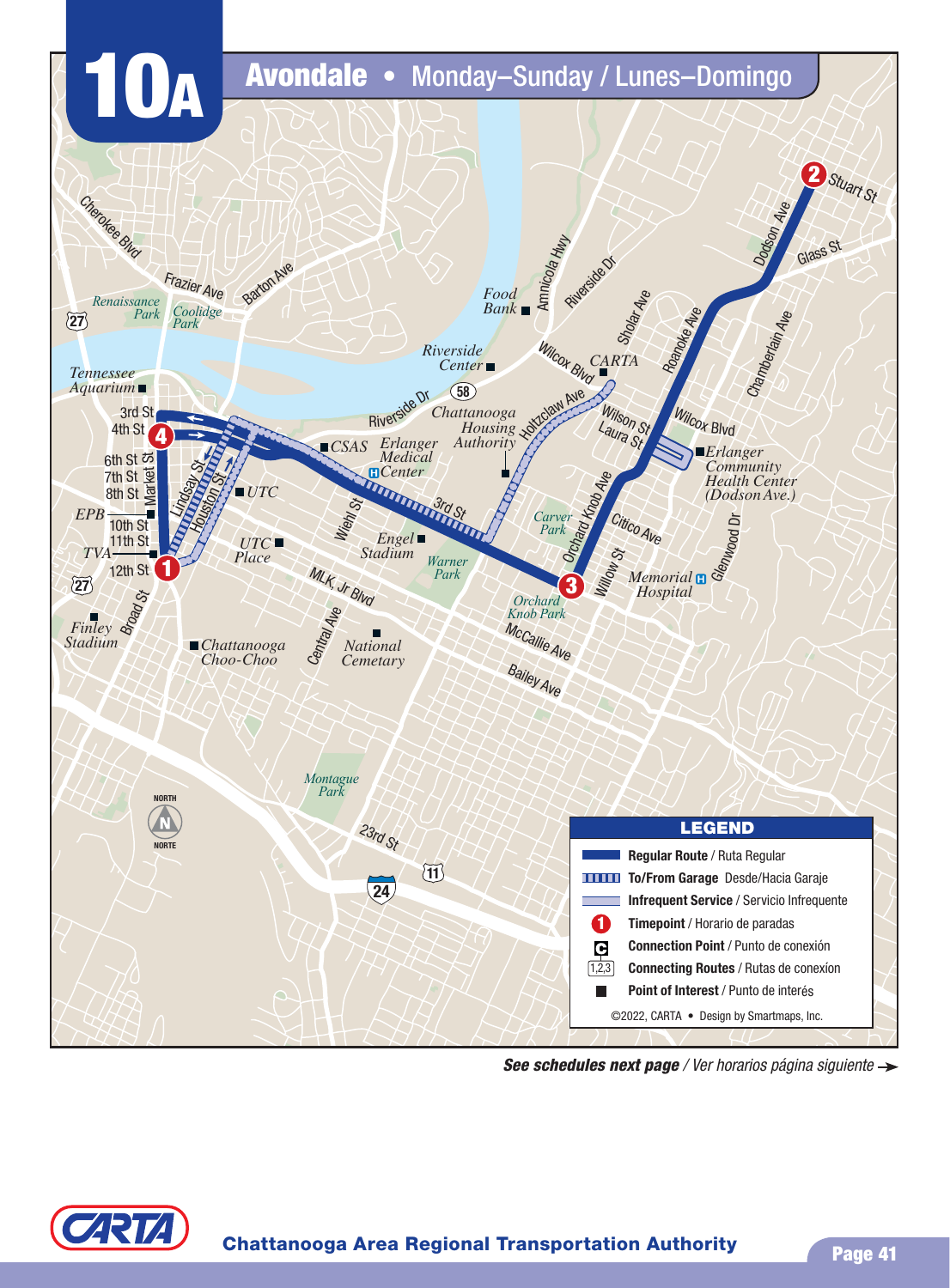# **Route 10A Avondale**

#### **Please see map on page 41** Favor ver el mapa en la página 41

**HOLIDAY SERVICE: Route not in service on New Year's Day, Easter, Independence Day, Labor Day, Thanksgiving Day and Christmas Day. On Martin Luther King, Jr. Day and Memorial Day, buses run on a Saturday schedule. /** HORARIO EN DÍAS FESTIVOS: No hay ruta el día de Año Nuevo, Pascua, día de Independencia, día del Trabajo, día de

Acción de Gracias y Navidad. El día de Dr. Martin Luther King, Jr. y en el día de Homenaje a los Caídos (Memorial Day) los buses viajan de acuerdo con el horario del sábado.

### **MONDAY–FRIDAY / LUNES–VIERNES • 4:50 AM - 12:40 AM**

|    |                     | <b>Outbound from Downtown /</b><br><b>Saliendo del Centro</b> |       |                                       |           | <b>Inbound to Downtown /</b><br>De ida hacia el Centro |                    |                      |                                          |                     |  |  |  |
|----|---------------------|---------------------------------------------------------------|-------|---------------------------------------|-----------|--------------------------------------------------------|--------------------|----------------------|------------------------------------------|---------------------|--|--|--|
|    |                     | <b>Mate contractor</b><br>12th By Market                      | 2     | Stuart & Dodson<br><b>PHS DOSS</b> JS |           |                                                        | Joseph Contraction | Stuart e Dodson<br>3 | 350 B October Keep<br>kitt & Mariet<br>Đ | <b>PHS DOS</b> S-JS |  |  |  |
|    |                     |                                                               |       |                                       |           | $G-4:50$                                               | 5:00               | 5:15                 | 5:30                                     | 4                   |  |  |  |
|    |                     |                                                               |       |                                       |           | $G-5:50$                                               | 6:00               | 6:15                 | 6:30                                     | 1                   |  |  |  |
|    |                     |                                                               |       |                                       |           | $G-6:15$                                               | 6:25               | 6:40                 | 6:55                                     | ī                   |  |  |  |
|    | $G-6:00$            | 6:15                                                          | 6:45  | 10G                                   |           |                                                        |                    |                      |                                          |                     |  |  |  |
|    |                     |                                                               |       |                                       |           | 10G                                                    | 7:15               | 7:30                 | 7:45                                     | 1                   |  |  |  |
|    | 1                   | 7:05                                                          | 7:35  | 10G                                   |           |                                                        |                    |                      |                                          |                     |  |  |  |
|    |                     |                                                               |       |                                       |           | 10G                                                    | 8:05               | 8:20                 | 8:35                                     | 1                   |  |  |  |
| ΜV | $\mathbf{1}$        | 8:00                                                          | 8:30  | 10G                                   | <b>AM</b> |                                                        |                    |                      |                                          | 1                   |  |  |  |
|    | 1                   |                                                               |       | 10G                                   |           | 10G                                                    | 8:55               | 9:10                 | 9:25                                     |                     |  |  |  |
|    | $\blacksquare$      | 8:45 нс                                                       | 9:20  | ä,                                    |           | 10G                                                    | 9:45               | 10:00                | 10:15                                    | 1                   |  |  |  |
|    | 1                   | 9:35 нс                                                       | 10:10 | <b>10G</b>                            |           |                                                        |                    |                      |                                          |                     |  |  |  |
|    |                     |                                                               |       | $\blacksquare$                        |           | 10G                                                    | 10:35              | 10:50                | 11:05                                    | 1                   |  |  |  |
|    | 1                   | 10:25 нс 11:00                                                |       | 10G                                   |           | $\sim$                                                 |                    |                      |                                          |                     |  |  |  |
|    |                     |                                                               |       | ÷.                                    |           | 10G                                                    | 11:25              | 11:40                | 11:55                                    | 1                   |  |  |  |
|    | 1                   | 11:15 нс 11:50                                                |       | 10G                                   |           | $\mathbf{r}$                                           |                    |                      |                                          |                     |  |  |  |
|    |                     |                                                               |       |                                       |           | 10G                                                    | 12:20              | 12:35                | 12:50                                    | 1                   |  |  |  |
|    | $G-12:05$           | 12:20 нс 12:55                                                |       | <b>10G</b>                            |           |                                                        |                    |                      |                                          |                     |  |  |  |
|    |                     |                                                               |       |                                       |           | 10G                                                    | 1:10               | 1:25                 | 1:40                                     | 1                   |  |  |  |
|    | $G-12:35$           | 12:50 нс                                                      | 1:25  | 10G                                   |           | 10G                                                    | 2:05               | 2:20                 | 2:35                                     | 1                   |  |  |  |
|    |                     |                                                               |       |                                       |           | 10G                                                    | 2:30               | 2:45                 | 3:00                                     | $\overline{1}$      |  |  |  |
|    | $G-2:10$            | 2:25                                                          | 2:55  | <b>10G</b>                            |           |                                                        |                    |                      |                                          |                     |  |  |  |
|    | $\bar{\phantom{a}}$ |                                                               |       |                                       |           | 10G                                                    | 3:40               | 3:55                 | 4:10                                     | $G-4:30$            |  |  |  |
|    | 1                   | 3:45                                                          | 4:15  | 10G                                   |           |                                                        |                    |                      |                                          |                     |  |  |  |
|    |                     |                                                               |       | $\mathbf{r}$                          |           | 10G                                                    | 4:40               | 4:55                 | 5:10                                     | 1                   |  |  |  |
|    | $\mathbf{1}$        | 4:40                                                          | 5:10  | 10G                                   |           | $\blacksquare$                                         |                    |                      |                                          | ۰                   |  |  |  |

**HC** Indicates bus serves Erlanger Community Health Center (Dodson Avenue). / Indica que el bus atiende Erlanger Community Health Center (Dodson Avenue).

## **Route 10A Avondale**

**Please see map on page 41** Favor ver el mapa en la página 41

*Continued from previous page* / Continuación de la página anterior

### **MONDAY–FRIDAY / LUNES–VIERNES • 4:50 AM - 12:40 AM**

| <b>Outbound from Downtown /</b><br><b>Saliendo del Centro</b>                                           |         |       |     |  | <b>Inbound to Downtown /</b><br>De ida hacia el Centro |                                                    |       |         |           |  |  |
|---------------------------------------------------------------------------------------------------------|---------|-------|-----|--|--------------------------------------------------------|----------------------------------------------------|-------|---------|-----------|--|--|
| Bused various Kom<br>Stuart & Dodson<br>12th & Martes<br>Bits dass 18<br><b>Inacia</b><br><b>g</b><br>2 |         |       |     |  | Bus comes Kom                                          | Ath & Market<br>Rus dos<br><b>1845-18</b><br>nacia |       |         |           |  |  |
|                                                                                                         |         |       |     |  | 10G                                                    | 5:00                                               | 5:15  | 5:30    |           |  |  |
|                                                                                                         | 5:10    | 5:40  | 10G |  |                                                        |                                                    |       |         |           |  |  |
|                                                                                                         |         |       |     |  | <b>10G</b>                                             | 6:00                                               | 6:15  | $*6:30$ |           |  |  |
|                                                                                                         | 6:20    | 6:50  | 10G |  |                                                        |                                                    |       |         |           |  |  |
|                                                                                                         |         |       | ٠   |  | 10G                                                    | 7:00                                               | 7:15  | $*7:30$ |           |  |  |
|                                                                                                         | 7:10    | 7:40  | 10G |  |                                                        |                                                    |       |         |           |  |  |
|                                                                                                         |         |       |     |  | 10G                                                    | 8:00                                               | 8:15  | $*8:30$ |           |  |  |
|                                                                                                         | $*8:30$ | 9:00  | 10G |  |                                                        |                                                    |       |         |           |  |  |
|                                                                                                         |         |       |     |  | 10G                                                    | 10:00                                              | 10:15 | *10:30  |           |  |  |
|                                                                                                         | *10:30  | 11:00 | 10G |  |                                                        |                                                    |       |         |           |  |  |
|                                                                                                         |         |       |     |  | 10G                                                    | 11:55                                              | 12:05 | 12:20   | $G-12:40$ |  |  |

G- Indicates when the bus leaves or arrives at the CARTA Garage. See To/From Garage routing on map. / Indica cuándo el bus sale o llega al garaje de CARTA. Ver en el mapa la ruta de servicio Desde/Hacia Garaje. 10G indicates Glenwood. / 10G indica Glenwood.

\* Indicates trips where buses line up on Market Street for ease in transferring to other routes. / Indica viajes donde los buses forman una línea en Market Street para facilitar el trasbordo hacia otras rutas.

**Schedules continued next page** / Los horarios siguen en la próxima página  $\rightarrow$ 



**Schedules continued next page** / Los horarios siguen en la próxima página  $\rightarrow$